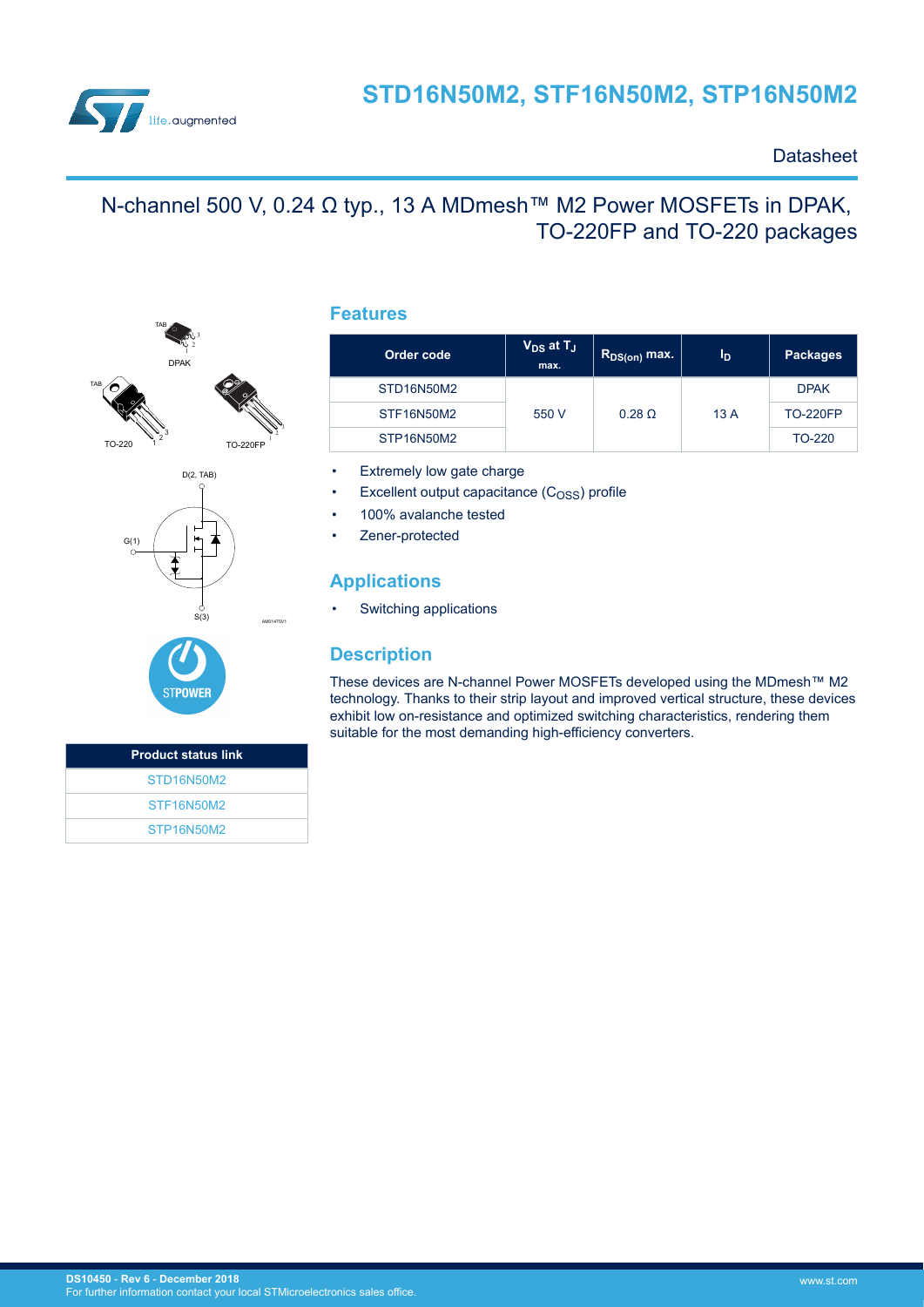<span id="page-1-0"></span>

# **1 Electrical ratings**

|                        | <b>Parameter</b>                                                                                               |              | Value         |                 | <b>Unit</b>    |
|------------------------|----------------------------------------------------------------------------------------------------------------|--------------|---------------|-----------------|----------------|
| <b>Symbol</b>          |                                                                                                                | <b>DPAK</b>  | <b>TO-220</b> | <b>TO-220FP</b> |                |
| $V_{GS}$               | Gate-source voltage                                                                                            |              | ±25           |                 | $\vee$         |
| $I_{\text{D}}$         | Drain current (continuous) at $T_C = 25 °C$                                                                    |              | 13            |                 | $\overline{A}$ |
| $I_{\text{D}}$         | Drain current (continuous) at $T_c$ = 100 °C                                                                   |              | 8             |                 | A              |
| $IDM$ <sup>(1)</sup>   | Drain current (pulsed)                                                                                         | 52           |               |                 | $\mathsf{A}$   |
| $P_{TOT}$              | Total power dissipation at $T_C = 25 °C$                                                                       | 110          |               | 25              | W              |
| $dv/dt^{(2)}$          | Peak diode recovery voltage slope                                                                              | 15           |               | V/ns            |                |
| $dv/dt$ <sup>(3)</sup> | MOSFET dv/dt ruggedness                                                                                        |              | 50            |                 | V/ns           |
| V <sub>ISO</sub>       | Insulation withstand voltage (RMS) from all<br>three leads to external heat sink ( $t = 1$ s,<br>$T_C = 25 °C$ | 2500         |               |                 | $\vee$         |
| $T_{\text{stg}}$       | Storage temperature range                                                                                      | $-55$ to 150 |               | °C.             |                |
| $T_i$                  | Operating junction temperature range                                                                           |              |               |                 |                |

#### **Table 1. Absolute maximum ratings**

*1. Pulse width is limited by safe operating area.*

*2. ISD ≤ 13 A, di/dt ≤ 400 A/µs, VDS peak < V(BR)DSS, VDD = 80% V(BR)DSS*

*3. VDS ≤ 400 V*

#### **Table 2. Thermal data**

| <b>Symbol</b>                | <b>Parameter</b>                    | Value       |               |                 | <b>Unit</b> |
|------------------------------|-------------------------------------|-------------|---------------|-----------------|-------------|
|                              |                                     | <b>DPAK</b> | <b>TO-220</b> | <b>TO-220FP</b> |             |
| $R_{\text{thi-case}}$        | Thermal resistance junction-case    | 1.14        |               |                 |             |
| $R_{thi-amb}$                | Thermal resistance junction-ambient |             |               | 62.5            | °C/W        |
| $R_{thj-pcb}$ <sup>(1)</sup> | Thermal resistance junction-pcb     | 50          |               |                 |             |

*1. When mounted on 1 inch² FR-4, 2 Oz copper board.*

#### **Table 3. Avalanche characteristics**

| <b>Symbol</b>   | <b>Parameter</b>                                                                                                           | Value   Unit |    |
|-----------------|----------------------------------------------------------------------------------------------------------------------------|--------------|----|
| <sup>I</sup> AR | Avalanche current, repetitive or non-repetitive (pulse width limited by $T_{\text{imax}}$ )                                |              |    |
| $E_{AS}$        | Single pulse avalanche energy (starting T <sub>i</sub> = 25 °C, I <sub>D</sub> = I <sub>AR</sub> , V <sub>DD</sub> = 50 V) | 215          | mJ |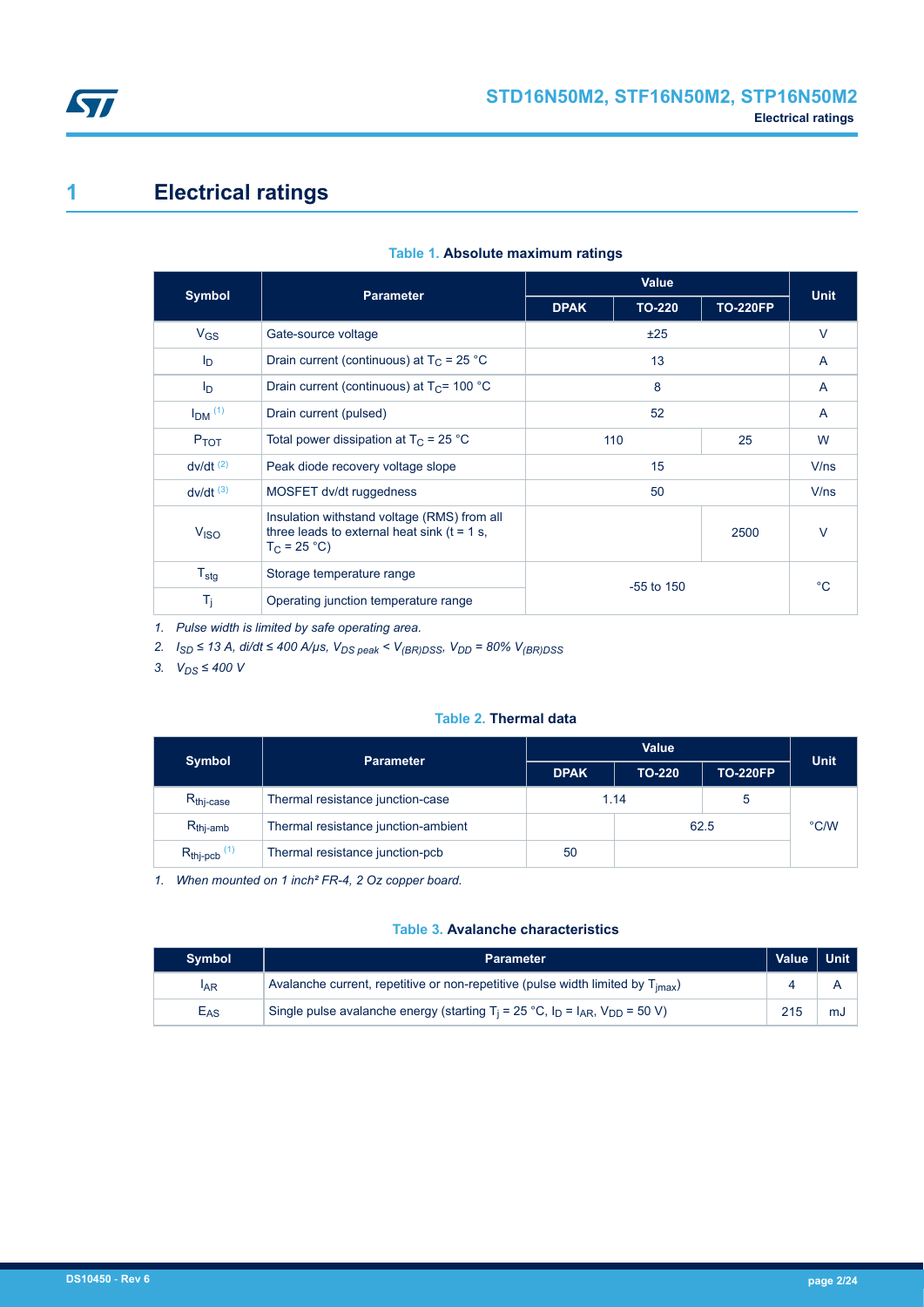<span id="page-2-0"></span>

# **2 Electrical characteristics**

( $T_C$  = 25 °C unless otherwise specified).

| <b>Symbol</b>           | <b>Parameter</b>                      | <b>Test conditions</b>                              | Min.           | Typ. | Max. | <b>Unit</b> |
|-------------------------|---------------------------------------|-----------------------------------------------------|----------------|------|------|-------------|
| $V_{(BR)DSS}$           | Drain-source breakdown<br>voltage     | $V_{GS} = 0$ V, $I_D = 1$ mA                        | 500            |      |      | $\vee$      |
|                         |                                       | $V_{GS}$ = 0 V, $V_{DS}$ = 500 V                    |                |      | 1    | μA          |
| <b>I</b> <sub>DSS</sub> | Zero gate voltage drain<br>current    | $V_{GS}$ = 0 V, $V_{DS}$ = 500 V,<br>$T_c = 125 °C$ |                |      | 100  | μA          |
| <b>IGSS</b>             | Gate-body leakage current             | $V_{DS} = 0$ V, $V_{GS}^{(1)} = \pm 25$ V           |                |      | ±10  | μA          |
| $V_{GS(th)}$            | Gate threshold voltage                | $V_{DS} = V_{GS}$ , $I_D = 250 \mu A$               | $\mathfrak{p}$ | 3    | 4    | $\vee$      |
| $R_{DS(on)}$            | Static drain-source on-<br>resistance | $V_{GS}$ = 10 V, $I_D$ = 6.5 A                      |                | 0.24 | 0.28 | Ω           |

#### **Table 4. On /off states**

*1. Defined by design, not subject to production test*

#### **Table 5. Dynamic**

| <b>Symbol</b>              | <b>Parameter</b>              | <b>Test conditions</b>                                        | Min.                     | Typ. | Max.                     | <b>Unit</b> |
|----------------------------|-------------------------------|---------------------------------------------------------------|--------------------------|------|--------------------------|-------------|
| $C_{iss}$                  | Input capacitance             |                                                               | $\overline{\phantom{a}}$ | 710  |                          | pF          |
| $C_{\text{OSS}}$           | Output capacitance            | $V_{DS}$ = 100 V, f = 1 MHz,<br>$V_{GS} = 0 V$                | $\overline{\phantom{0}}$ | 44   | $\overline{\phantom{a}}$ | pF          |
| C <sub>rss</sub>           | Reverse transfer capacitance  |                                                               | $\overline{\phantom{a}}$ | 1.35 | $\overline{\phantom{0}}$ | pF          |
| $C_{\text{oss eq.}}^{(1)}$ | Equivalent output capacitance | $V_{DS} = 0$ V to 400 V, $V_{GS} = 0$ V                       | $\sim$                   | 192  | ٠                        | pF          |
| $R_G$                      | Intrinsic gate resistance     | $f = 1$ MHz, $I_D = 0$ A                                      | ٠                        | 5.2  | $\blacksquare$           | Ω           |
| $Q_g$                      | Total gate charge             | $V_{DD}$ = 400 V, $I_D$ = 13 A,                               | ٠                        | 19.5 | $\blacksquare$           | nC          |
| $Q_{\text{qs}}$            | Gate-source charge            | $V_{GS}$ = 0 to 10 V (see<br>Figure 18. Test circuit for gate |                          | 4    | $\overline{\phantom{0}}$ | nC          |
| $Q_{\text{gd}}$            | Gate-drain charge             | charge behavior)                                              | $\overline{\phantom{0}}$ | 8    | $\overline{\phantom{0}}$ | nC          |

*1. Coss eq. is defined as a constant equivalent capacitance giving the same charging time as Coss when VDS increases from 0 to 80% VDSS.*

|  | <b>Table 6. Switching times</b> |  |
|--|---------------------------------|--|
|--|---------------------------------|--|

| <b>Symbol</b> | <b>Parameter</b>    | <b>Test conditions</b>                                                   | Min.     | Typ. | Max. | <b>Unit</b> |
|---------------|---------------------|--------------------------------------------------------------------------|----------|------|------|-------------|
| $t_{d(on)}$   | Turn-on delay time  | $V_{DD}$ = 250 V, $I_D$ = 6.5 A                                          |          | 9.6  |      | ns          |
|               | Rise time           | $R_G = 4.7 \Omega$ , $V_{GS} = 10 V$ (see<br>Figure 17. Test circuit for | -        | 7.6  |      | ns          |
| $I_{d(off)}$  | Turn-off-delay time | resistive load switching times<br>and Figure 22. Switching time          |          | 32   |      | ns          |
|               | Fall time           | waveform)                                                                | <b>.</b> | 10   |      | ns          |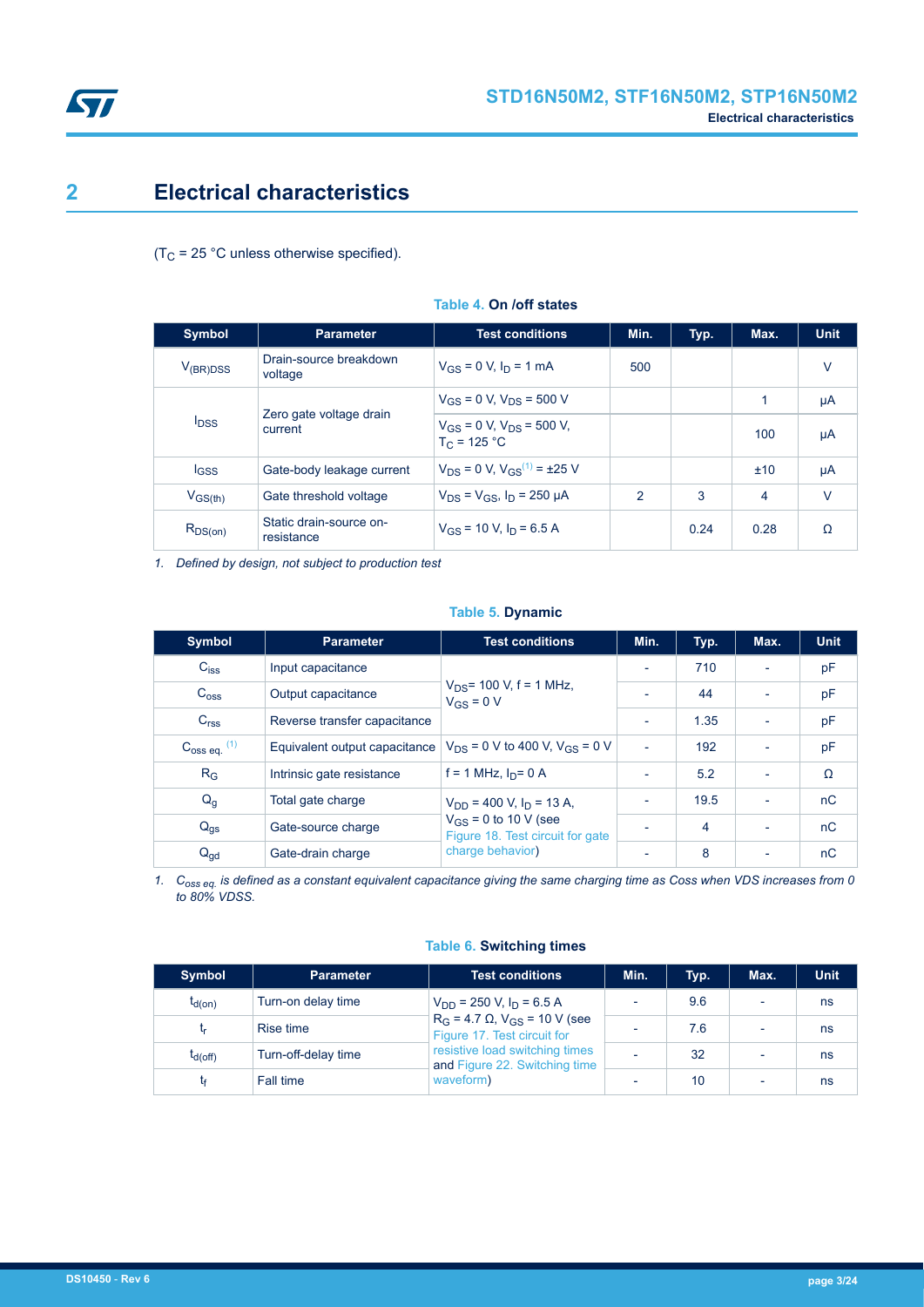#### **Table 7. Source-drain diode**

| Symbol                   | <b>Parameter</b>              | <b>Test conditions</b>                                                       | Min.                     | Typ. | Max. | <b>Unit</b>    |
|--------------------------|-------------------------------|------------------------------------------------------------------------------|--------------------------|------|------|----------------|
| lsp                      | Source-drain current          |                                                                              |                          |      | 13   | $\mathsf{A}$   |
| $I_{SDM}$ <sup>(1)</sup> | Source-drain current (pulsed) |                                                                              |                          |      | 52   | A              |
| $V_{SD}$ <sup>(2)</sup>  | Forward on voltage            | $V_{GS}$ = 0 V, $I_{SD}$ = 13 A                                              |                          |      | 1.6  | $\vee$         |
| $t_{rr}$                 | Reverse recovery time         | $I_{SD}$ = 13 A, di/dt = 100 A/µs,                                           |                          | 280  |      | <b>ns</b>      |
| $Q_{rr}$                 | Reverse recovery charge       | $V_{DD}$ = 60 V (see<br>Figure 19. Test circuit for                          |                          | 2.85 |      | $\mu$ C        |
| <b>RRM</b>               | Reverse recovery current      | inductive load switching and<br>diode recovery times)                        |                          | 20.5 |      | $\overline{A}$ |
| $t_{rr}$                 | Reverse recovery time         | $I_{SD}$ = 13 A, di/dt = 100 A/µs,                                           | $\overline{\phantom{a}}$ | 388  |      | <b>ns</b>      |
| $Q_{rr}$                 | Reverse recovery charge       | $V_{DD}$ = 60 V, T <sub>i</sub> = 150 °C (see<br>Figure 19. Test circuit for |                          | 4.5  |      | $\mu$ C        |
| <b>IRRM</b>              | Reverse recovery current      | inductive load switching and<br>diode recovery times)                        |                          | 21   |      | A              |

*1. Pulse width is limited by safe operating area.*

*2. Pulse test: pulse duration = 300 µs, duty cycle 1.5%.*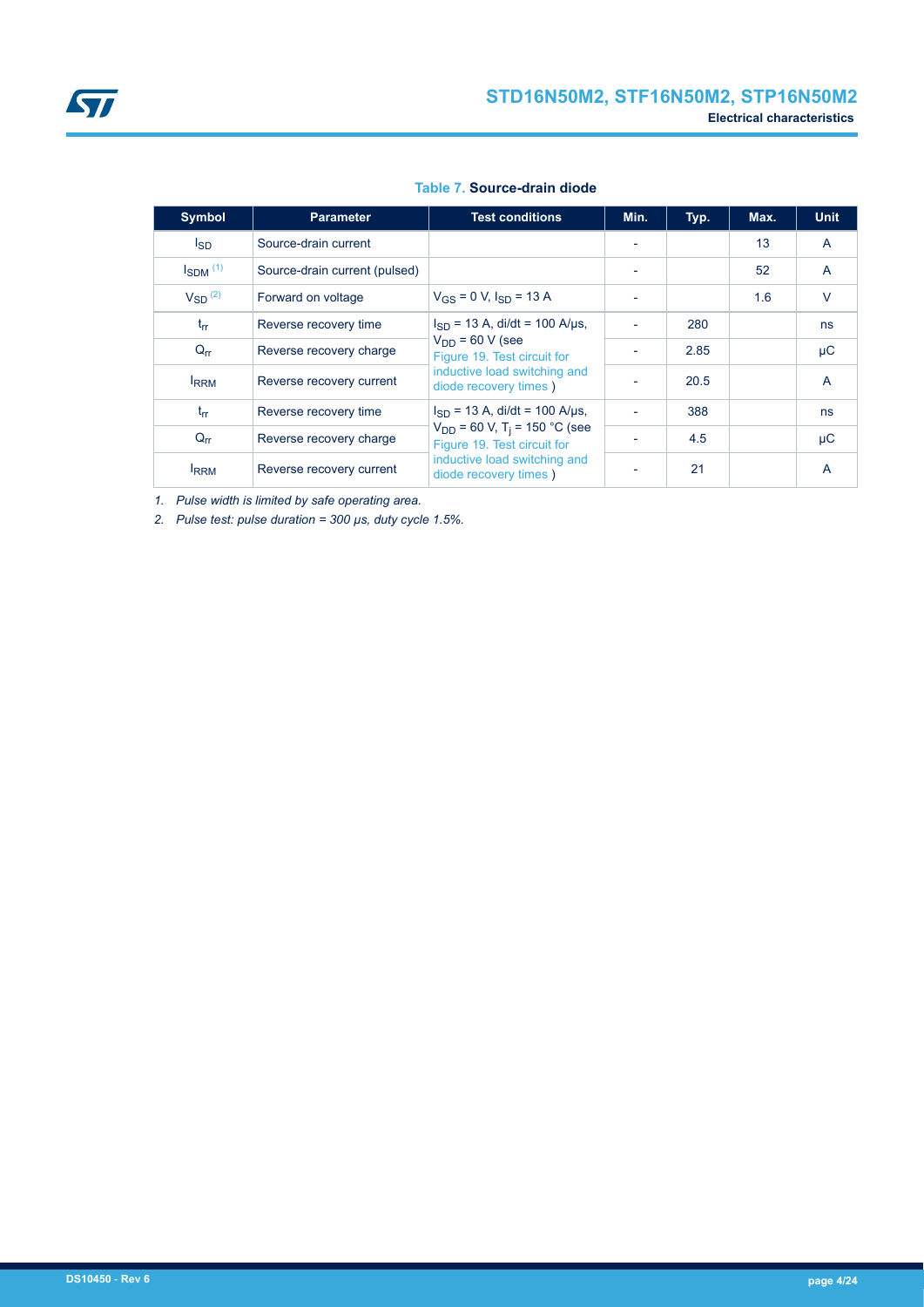## <span id="page-4-0"></span>**2.1 Electrical characteristics (curves)**







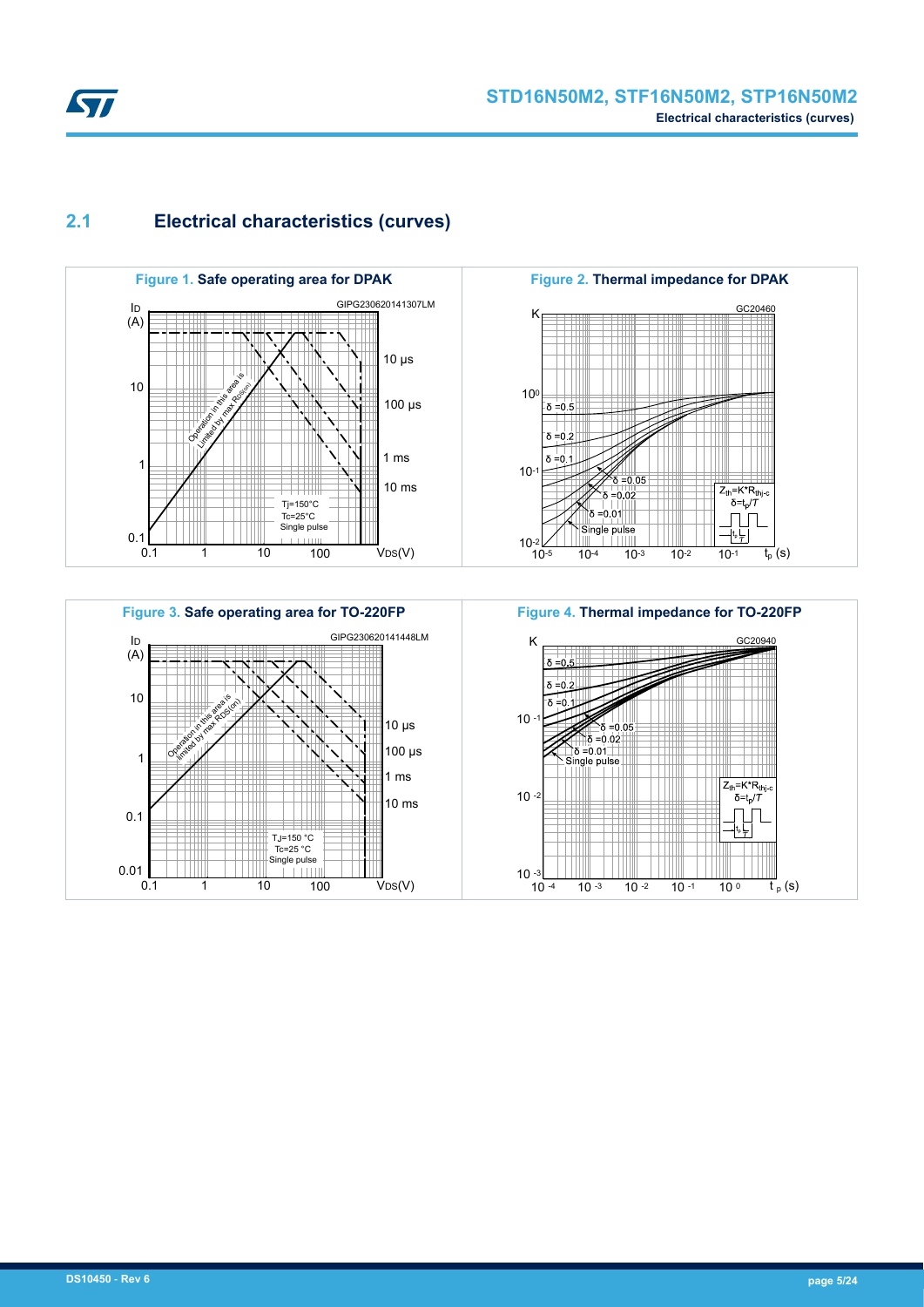











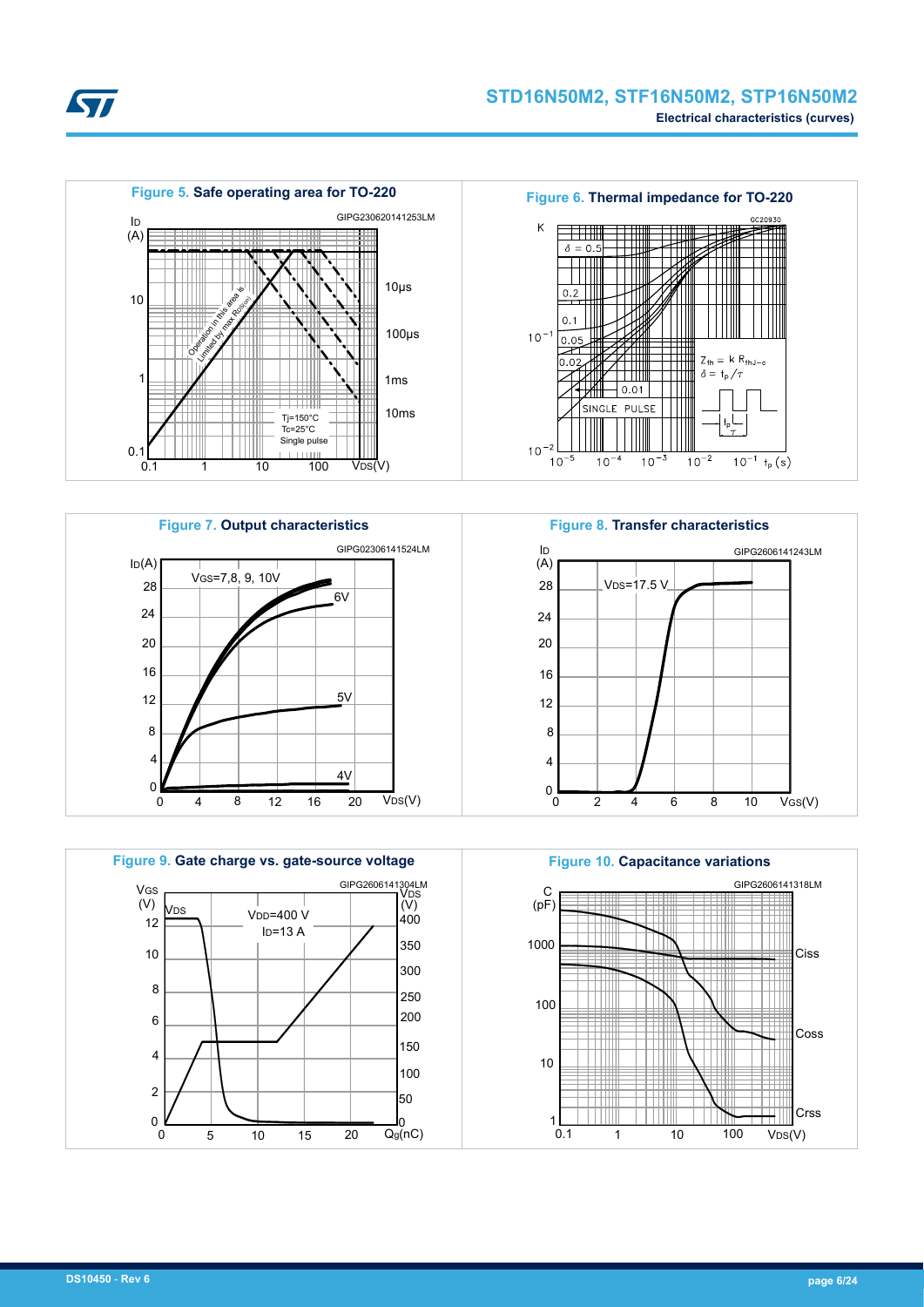



**Figure 13. Static drain-source on-resistance** RDS(on) 0.230 0 2 4 6 8 10 12 lp(A) (Ω) 0.240 VGS=10V 4 0.250 6 8 10 12 GIPG2606141319LM







**Figure 14. Normalized on-resistance vs. temperature**

**Kyr**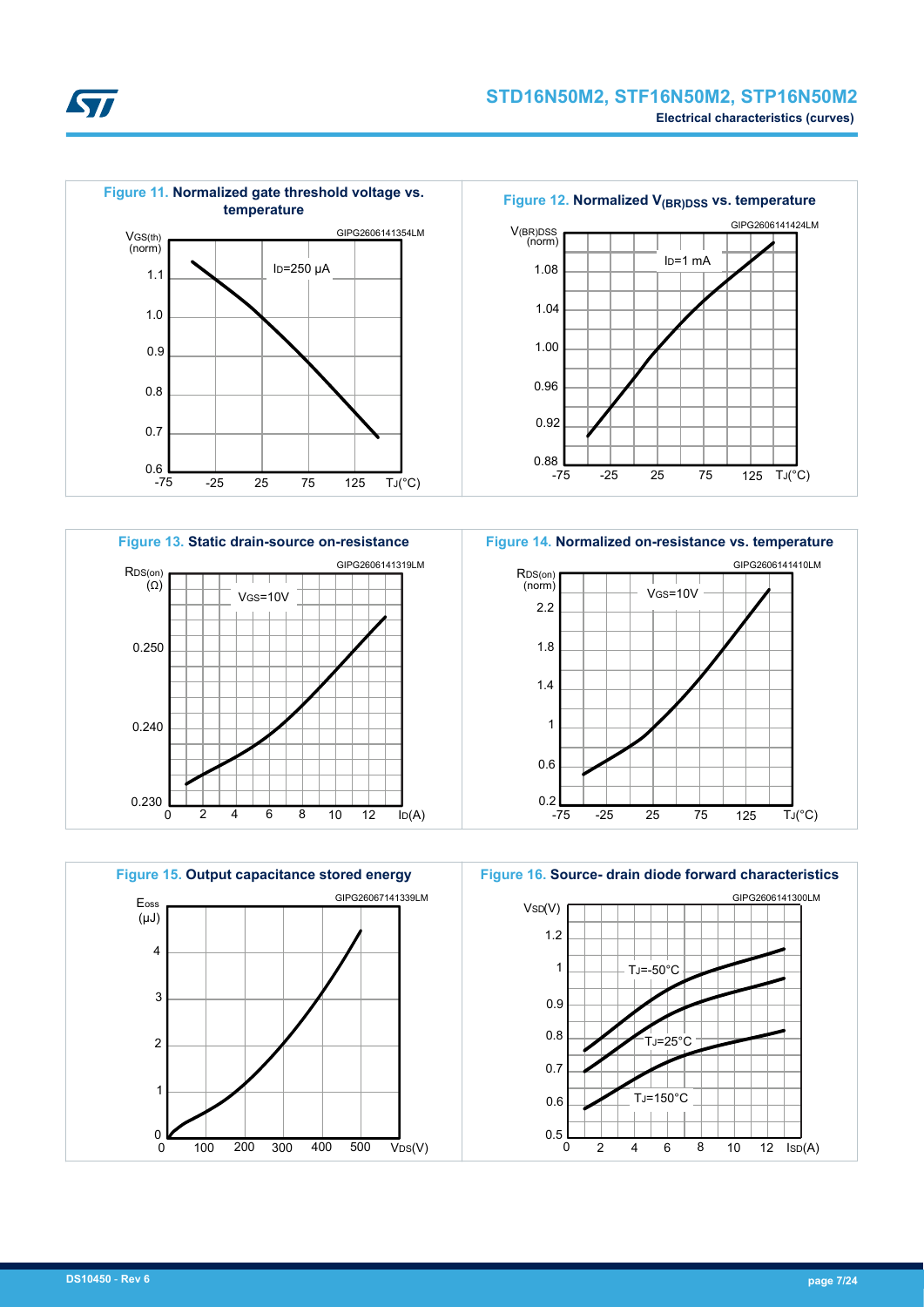<span id="page-7-0"></span>

# **3 Test circuits**











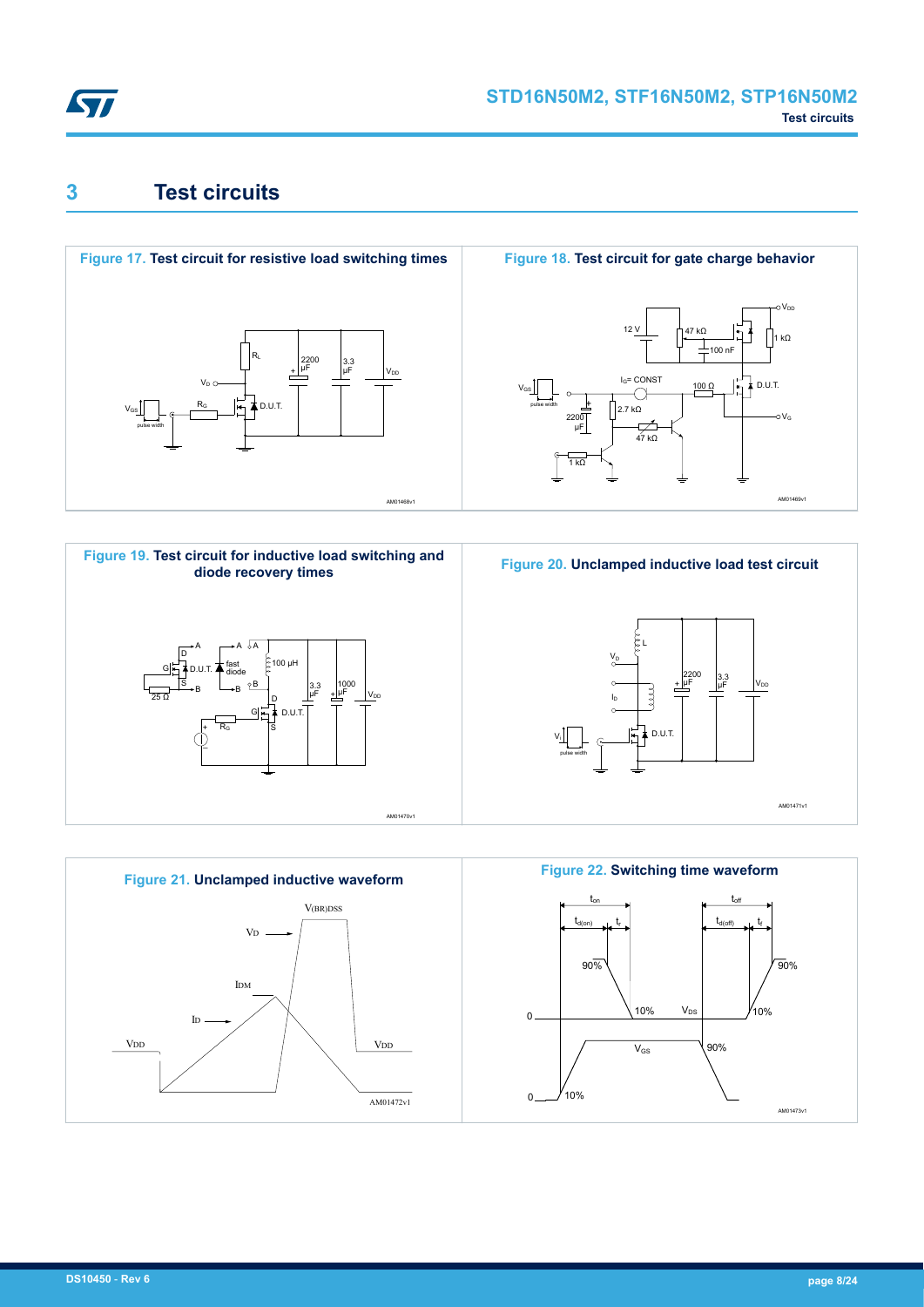<span id="page-8-0"></span>

# **4 Package information**

In order to meet environmental requirements, ST offers these devices in different grades of [ECOPACK](https://www.st.com/ecopack)® packages, depending on their level of environmental compliance. ECOPACK® specifications, grade definitions and product status are available at: [www.st.com.](http://www.st.com) ECOPACK® is an ST trademark.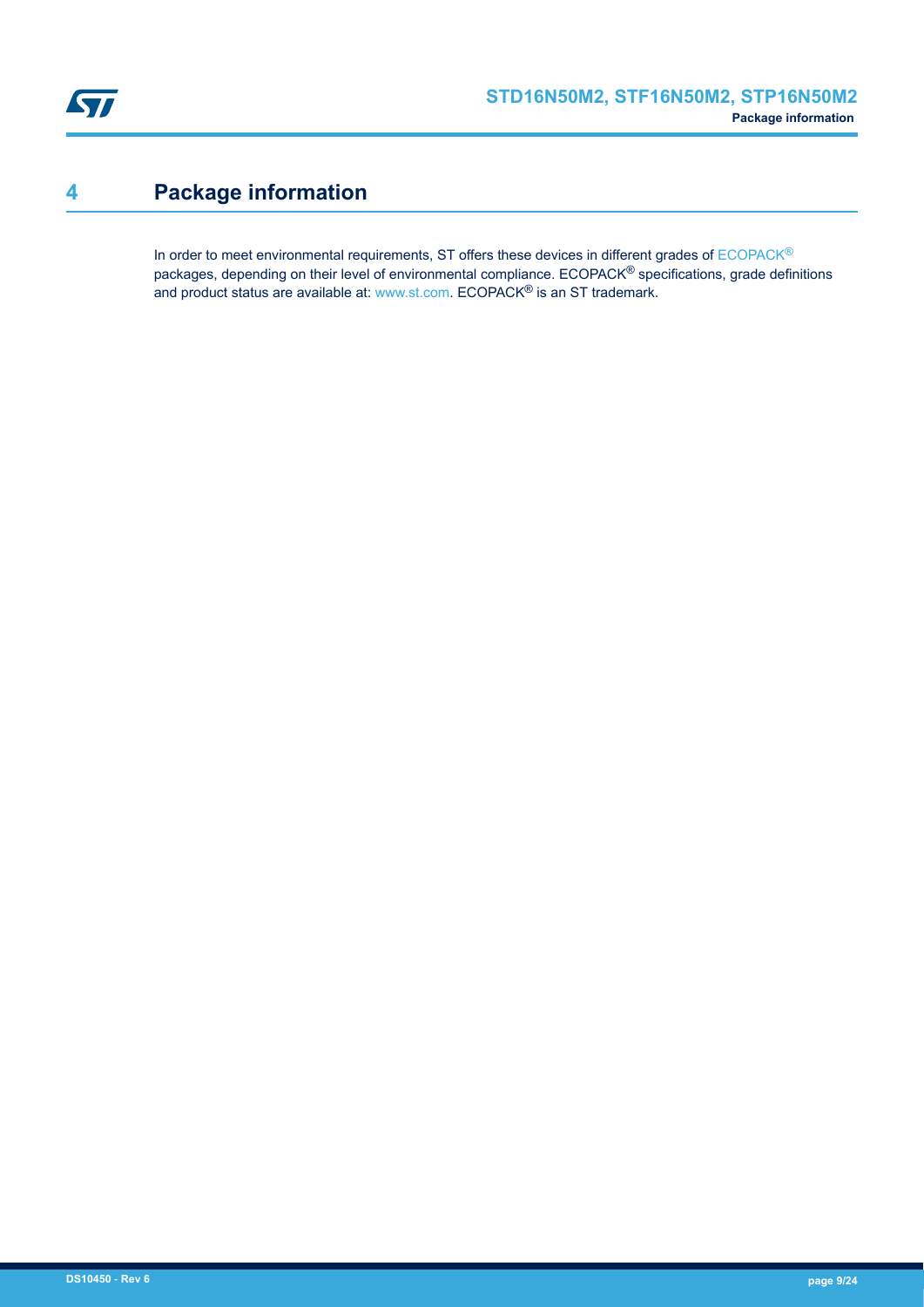

## **4.1 DPAK (TO-252) type A2 package information**

**Figure 23. DPAK (TO-252) type A2 package outline**





0068772\_type-A2\_rev25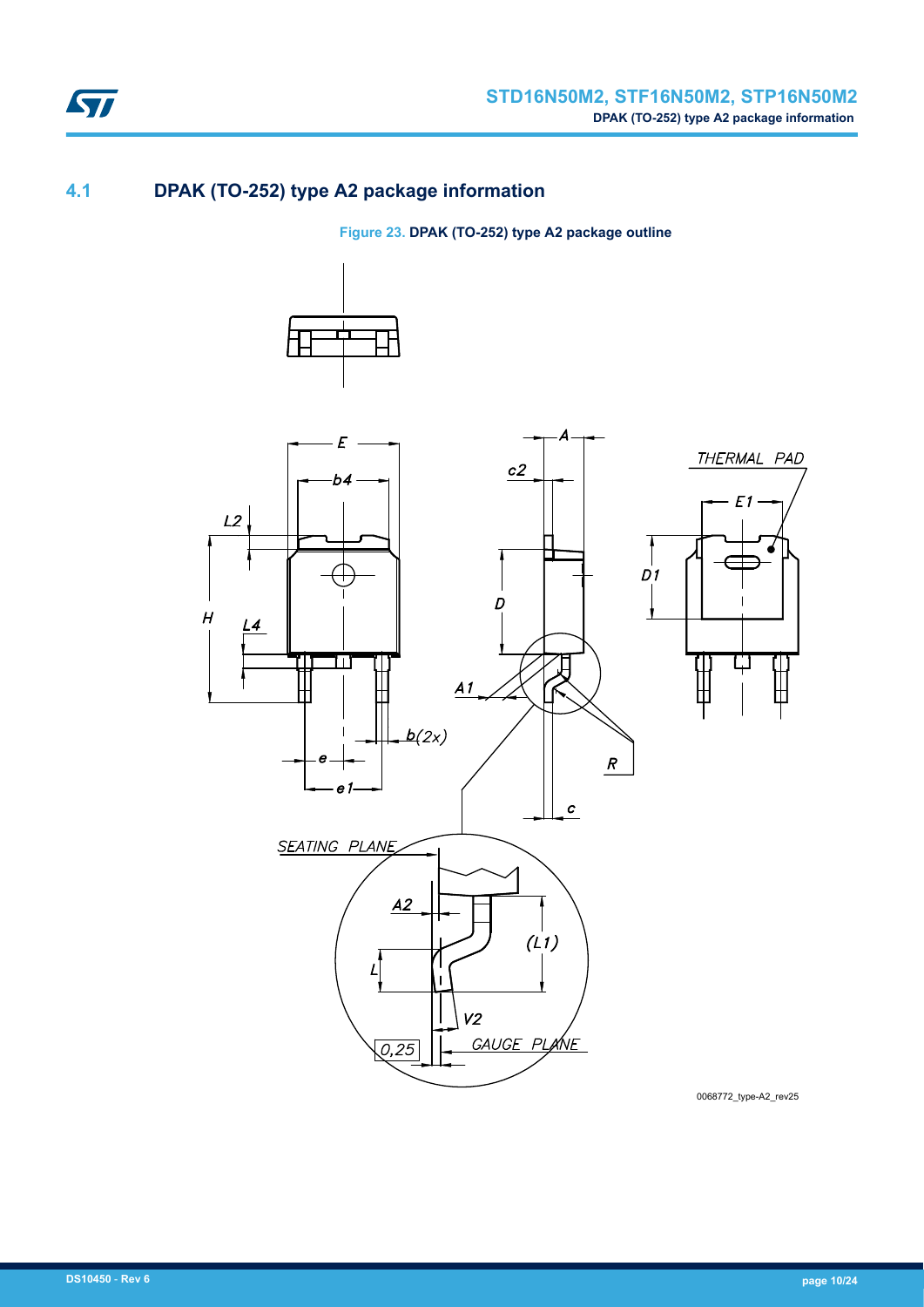<span id="page-10-0"></span>

| Dim.           | $\mathop{\text{mm}}\nolimits$ |       |             |  |  |  |
|----------------|-------------------------------|-------|-------------|--|--|--|
|                | Min.                          | Typ.  | Max.        |  |  |  |
| $\overline{A}$ | 2.20                          |       | 2.40        |  |  |  |
| A1             | 0.90                          |       | 1.10        |  |  |  |
| A2             | 0.03                          |       | 0.23        |  |  |  |
| $\mathsf b$    | 0.64                          |       | 0.90        |  |  |  |
| b4             | 5.20                          |       | 5.40        |  |  |  |
| $\mathbf{C}$   | 0.45                          |       | 0.60        |  |  |  |
| c2             | 0.48                          |       | 0.60        |  |  |  |
| $\mathsf D$    | 6.00                          |       | 6.20        |  |  |  |
| D <sub>1</sub> | 4.95                          | 5.10  | 5.25        |  |  |  |
| $\mathsf E$    | 6.40                          |       | 6.60        |  |  |  |
| E <sub>1</sub> | 5.10                          | 5.20  | 5.30        |  |  |  |
| $\mathbf e$    | 2.159                         | 2.286 | 2.413       |  |  |  |
| e <sub>1</sub> | 4.445                         | 4.572 | 4.699       |  |  |  |
| $\mathsf H$    | 9.35                          |       | 10.10       |  |  |  |
| L              | 1.00                          |       | 1.50        |  |  |  |
| L1             | 2.60                          | 2.80  | 3.00        |  |  |  |
| L2             | 0.65                          | 0.80  | 0.95        |  |  |  |
| L4             | 0.60                          |       | 1.00        |  |  |  |
| ${\sf R}$      |                               | 0.20  |             |  |  |  |
| V <sub>2</sub> | $0^{\circ}$                   |       | $8^{\circ}$ |  |  |  |

### **Table 8. DPAK (TO-252) type A2 mechanical data**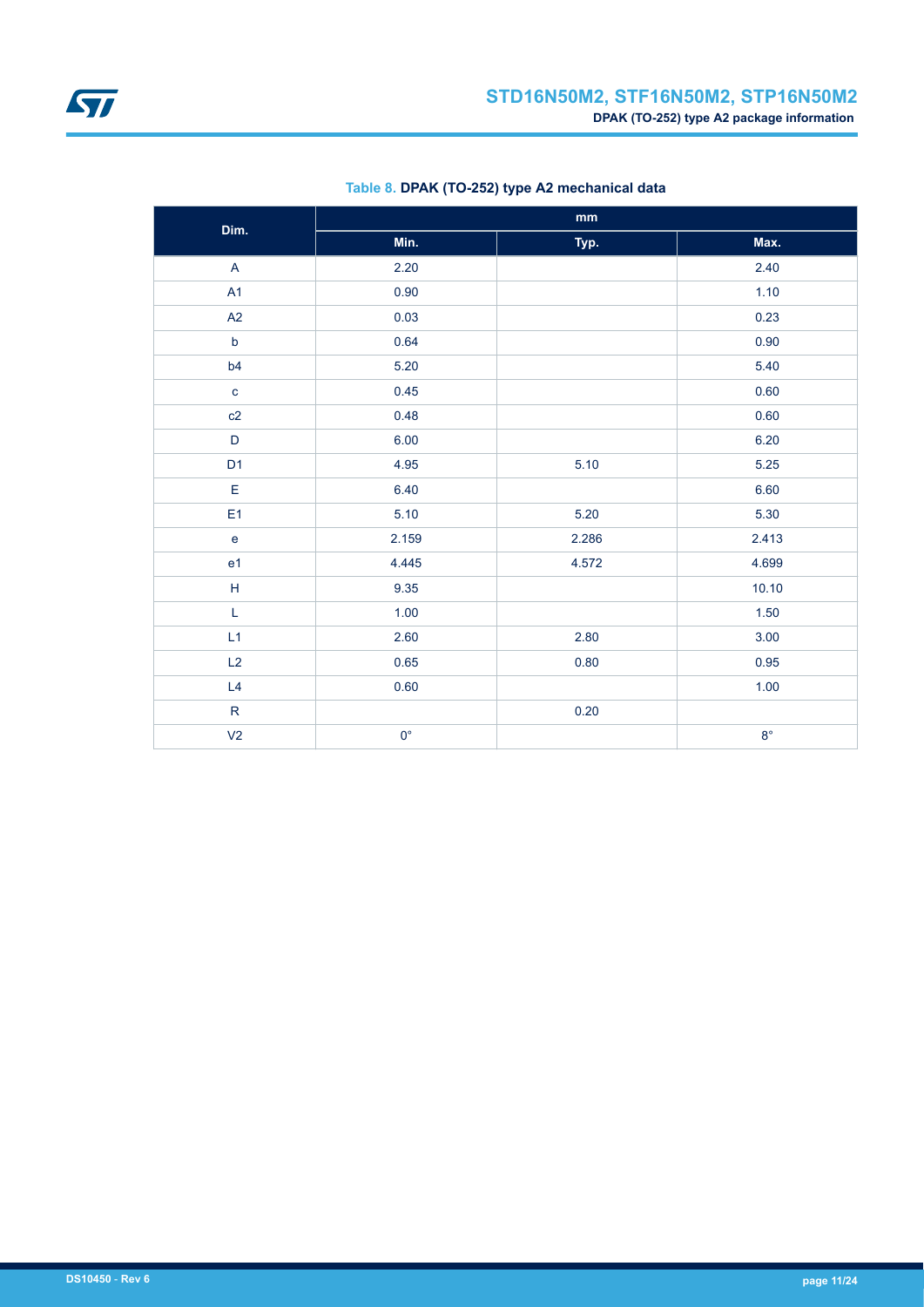

## **4.2 DPAK (TO-252) type C2 package information**

**Figure 24. DPAK (TO-252) type C2 package outline**











0068772\_C2\_25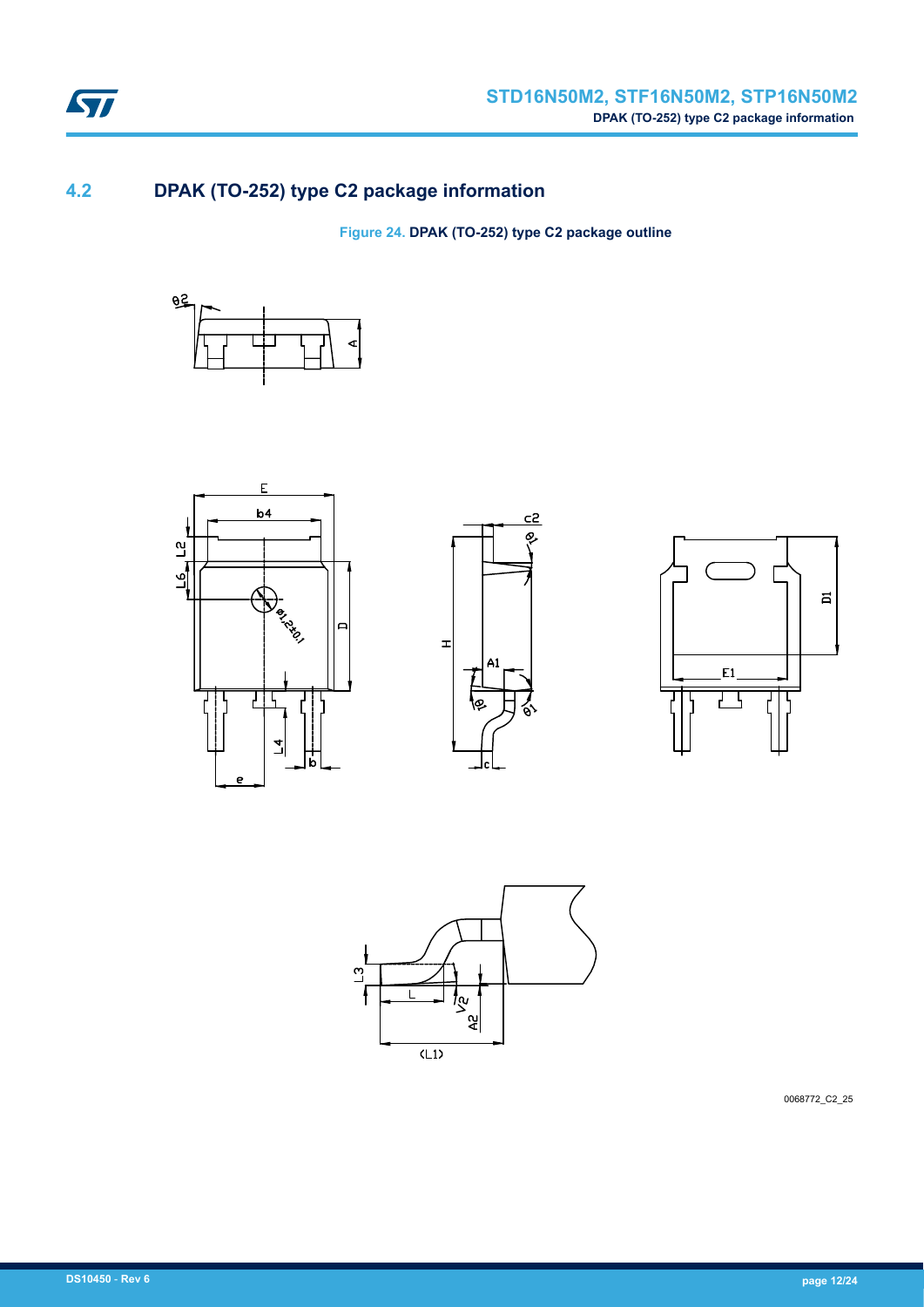| Dim.                                                        | mm          |           |             |  |  |
|-------------------------------------------------------------|-------------|-----------|-------------|--|--|
|                                                             | Min.        | Typ.      | Max.        |  |  |
| $\overline{\mathsf{A}}$                                     | 2.20        | 2.30      | 2.38        |  |  |
| A1                                                          | 0.90        | 1.01      | 1.10        |  |  |
| A2                                                          | 0.00        |           | 0.10        |  |  |
| $\mathsf b$                                                 | 0.72        |           | 0.85        |  |  |
| b4                                                          | 5.13        | 5.33      | 5.46        |  |  |
| $\mathbf c$                                                 | 0.47        |           | 0.60        |  |  |
| c2                                                          | 0.47        |           | 0.60        |  |  |
| $\mathsf D$                                                 | 6.00        | 6.10      | 6.20        |  |  |
| D <sub>1</sub>                                              | 5.10        |           | 5.60        |  |  |
| E                                                           | 6.50        | 6.60      | 6.70        |  |  |
| E <sub>1</sub>                                              | 5.20        |           | 5.50        |  |  |
| $\mathsf{e}% _{t}\left( t\right)$                           | 2.186       | 2.286     | 2.386       |  |  |
| $\mathsf{H}% _{\mathbb{R}}^{1}\left( \mathbb{R}^{2}\right)$ | 9.80        | 10.10     | 10.40       |  |  |
| L                                                           | 1.40        | 1.50      | 1.70        |  |  |
| L1                                                          |             | 2.90 REF  |             |  |  |
| L2                                                          | 0.90        |           | $1.25$      |  |  |
| L3                                                          |             | 0.51 BSC  |             |  |  |
| L4                                                          | 0.60        | 0.80      | 1.00        |  |  |
| L <sub>6</sub>                                              |             | 1.80 BSC  |             |  |  |
| $\theta$ 1                                                  | $5^{\circ}$ | $7^\circ$ | $9^{\circ}$ |  |  |
| $\theta$ 2                                                  | $5^{\circ}$ | $7^\circ$ | $9^{\circ}$ |  |  |
| V <sub>2</sub>                                              | $0^{\circ}$ |           | $8^{\circ}$ |  |  |

### **Table 9. DPAK (TO-252) type C2 mechanical data**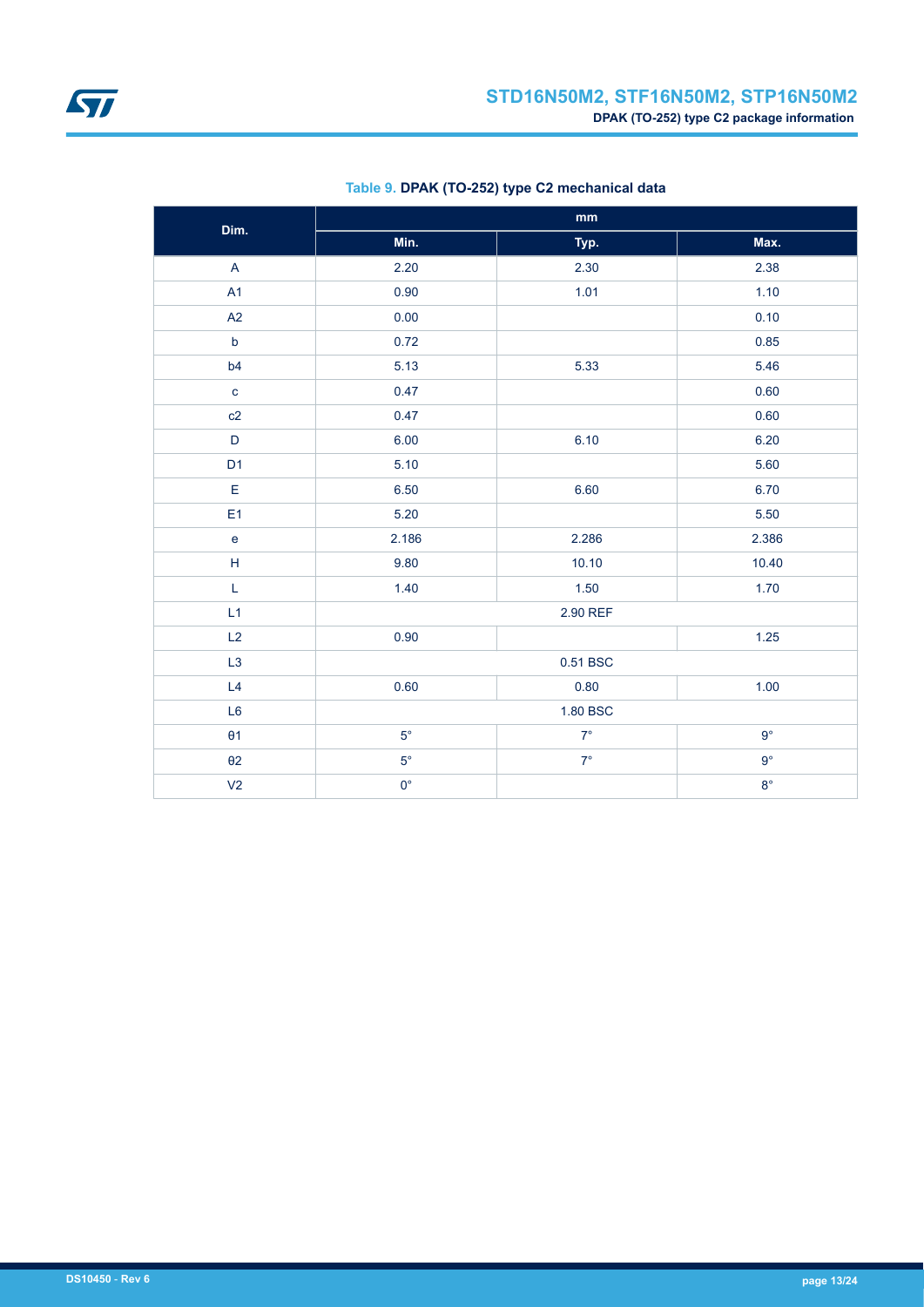

### <span id="page-13-0"></span>**Figure 25. DPAK (TO-252) recommended footprint (dimensions are in mm)**

FP\_0068772\_25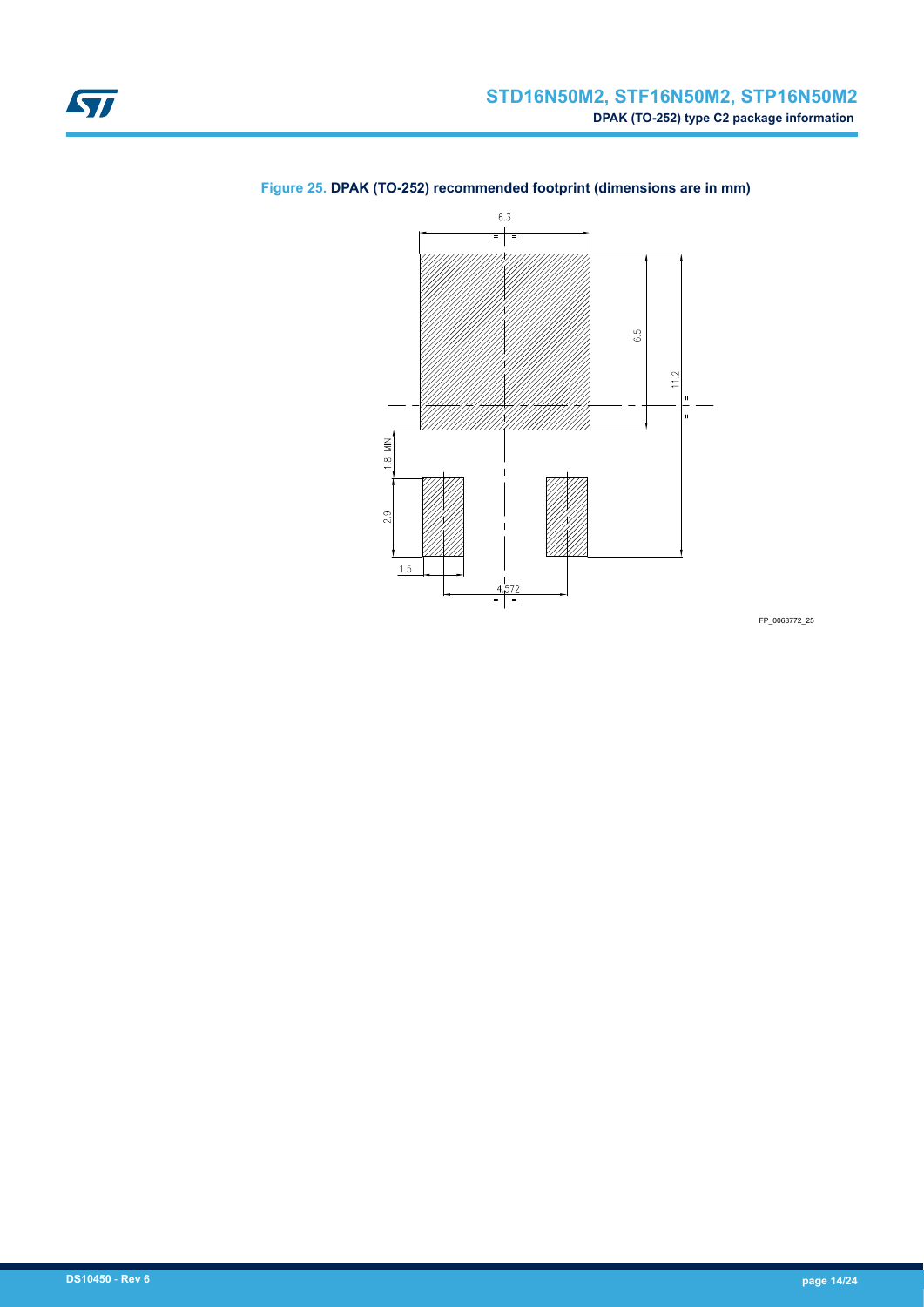

## **4.3 DPAK (TO-252) packing information**

#### **Figure 26. DPAK (TO-252) tape outline**





AM08852v1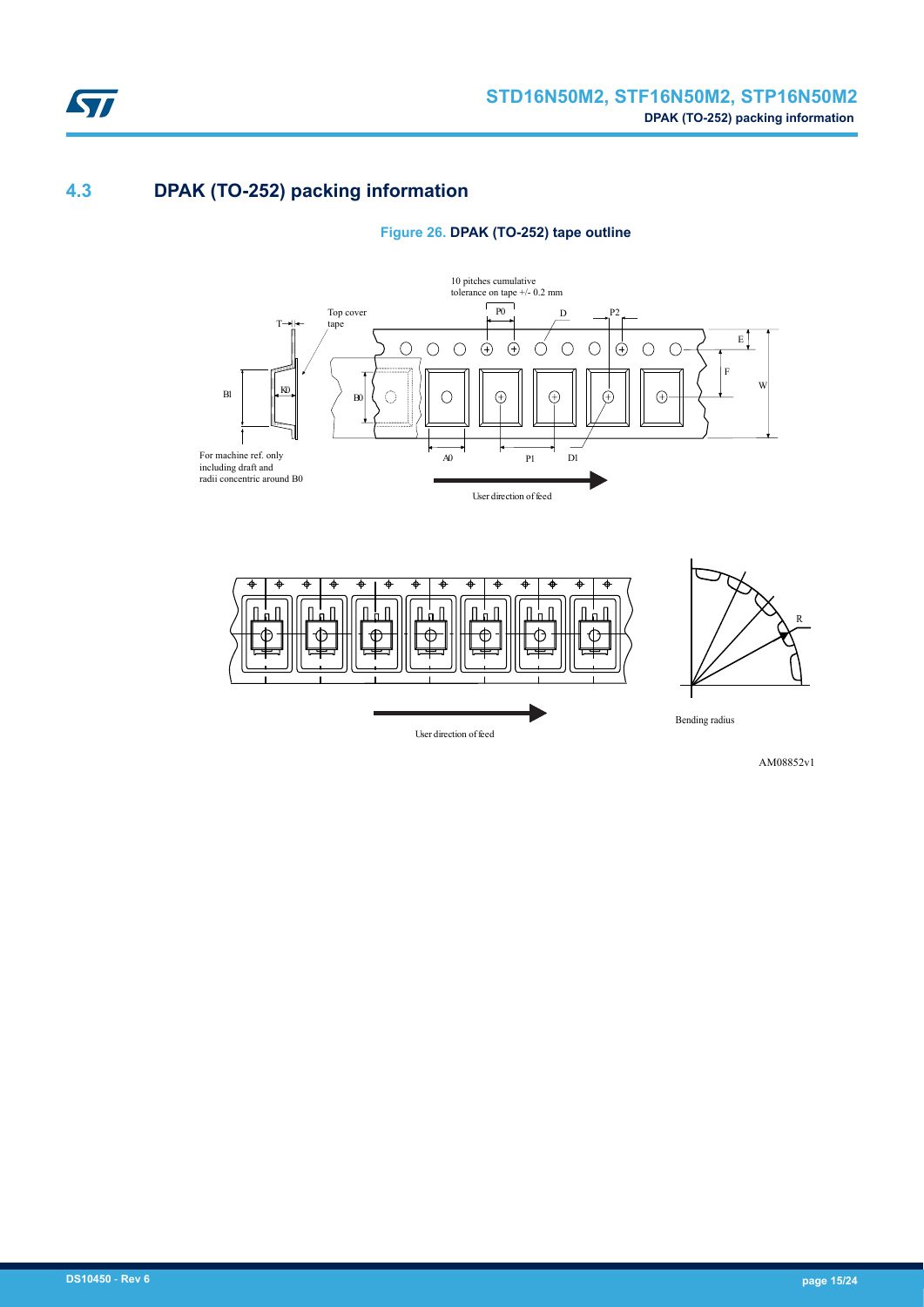**Figure 27. DPAK (TO-252) reel outline**

<span id="page-15-0"></span>

AM06038v1

| <b>Tape</b>    |         | Reel           |               |      |      |  |
|----------------|---------|----------------|---------------|------|------|--|
| Dim.           | mm      |                |               |      | mm   |  |
|                | Min.    | Max.           | Dim.          | Min. | Max. |  |
| A <sub>0</sub> | 6.8     | $\overline{7}$ | $\mathsf{A}$  |      | 330  |  |
| ${\sf B0}$     | 10.4    | 10.6           | $\sf B$       | 1.5  |      |  |
| <b>B1</b>      |         | 12.1           | $\mathbf C$   | 12.8 | 13.2 |  |
| D              | 1.5     | 1.6            | $\mathsf D$   | 20.2 |      |  |
| D <sub>1</sub> | $1.5\,$ |                | ${\mathsf G}$ | 16.4 | 18.4 |  |
| E              | 1.65    | 1.85           | ${\sf N}$     | 50   |      |  |
| $\mathsf F$    | 7.4     | 7.6            | T             |      | 22.4 |  |
| K <sub>0</sub> | 2.55    | 2.75           |               |      |      |  |
| P <sub>0</sub> | 3.9     | 4.1            | Base qty.     |      | 2500 |  |
| P <sub>1</sub> | $7.9$   | 8.1            | Bulk qty.     |      | 2500 |  |
| P <sub>2</sub> | 1.9     | 2.1            |               |      |      |  |
| ${\sf R}$      | 40      |                |               |      |      |  |
| $\top$         | 0.25    | 0.35           |               |      |      |  |
| W              | 15.7    | 16.3           |               |      |      |  |

### **Table 10. DPAK (TO-252) tape and reel mechanical data**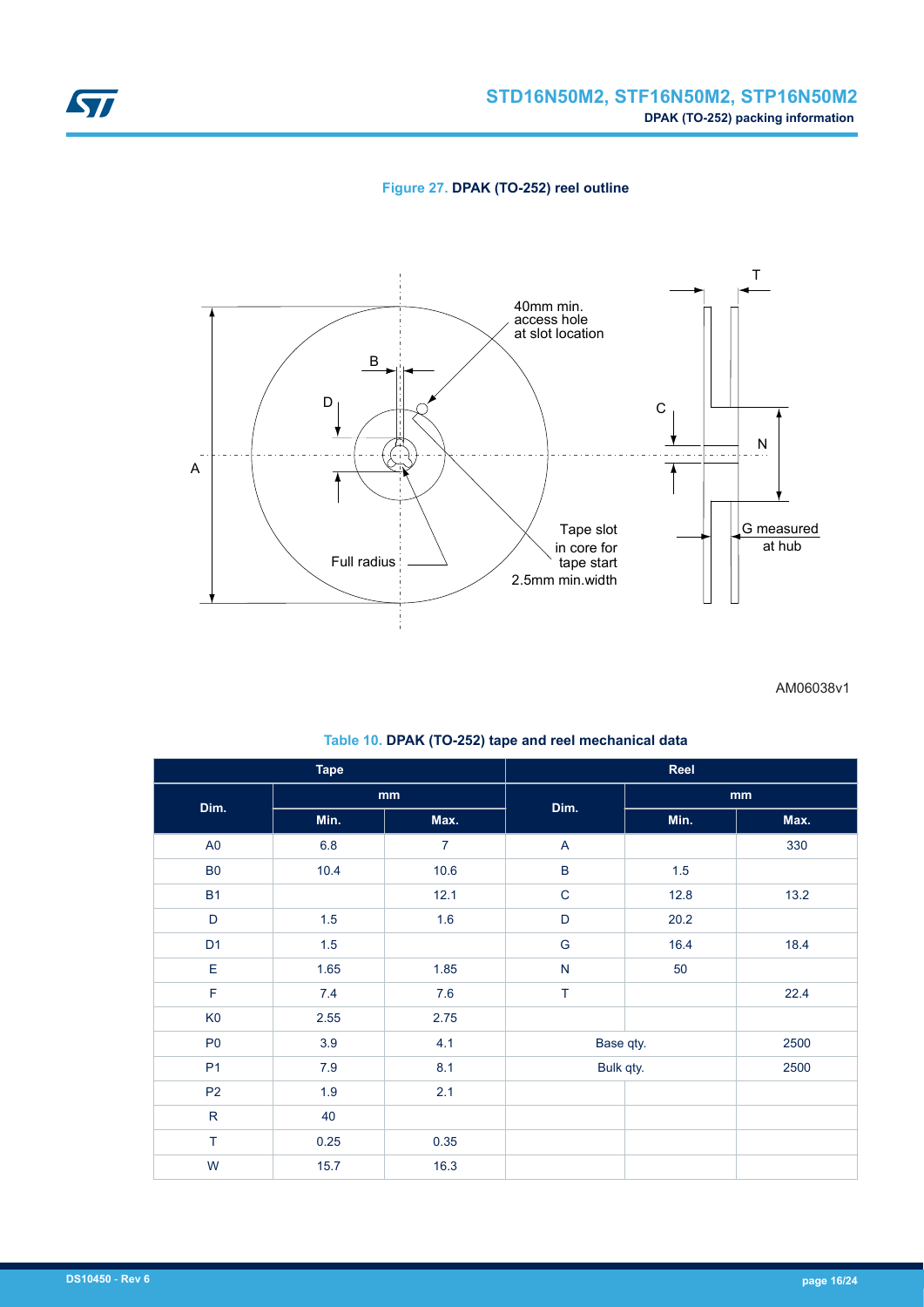

## **4.4 TO-220FP package information**

ST

**Figure 28. TO-220FP package outline**



7012510\_Rev\_12\_B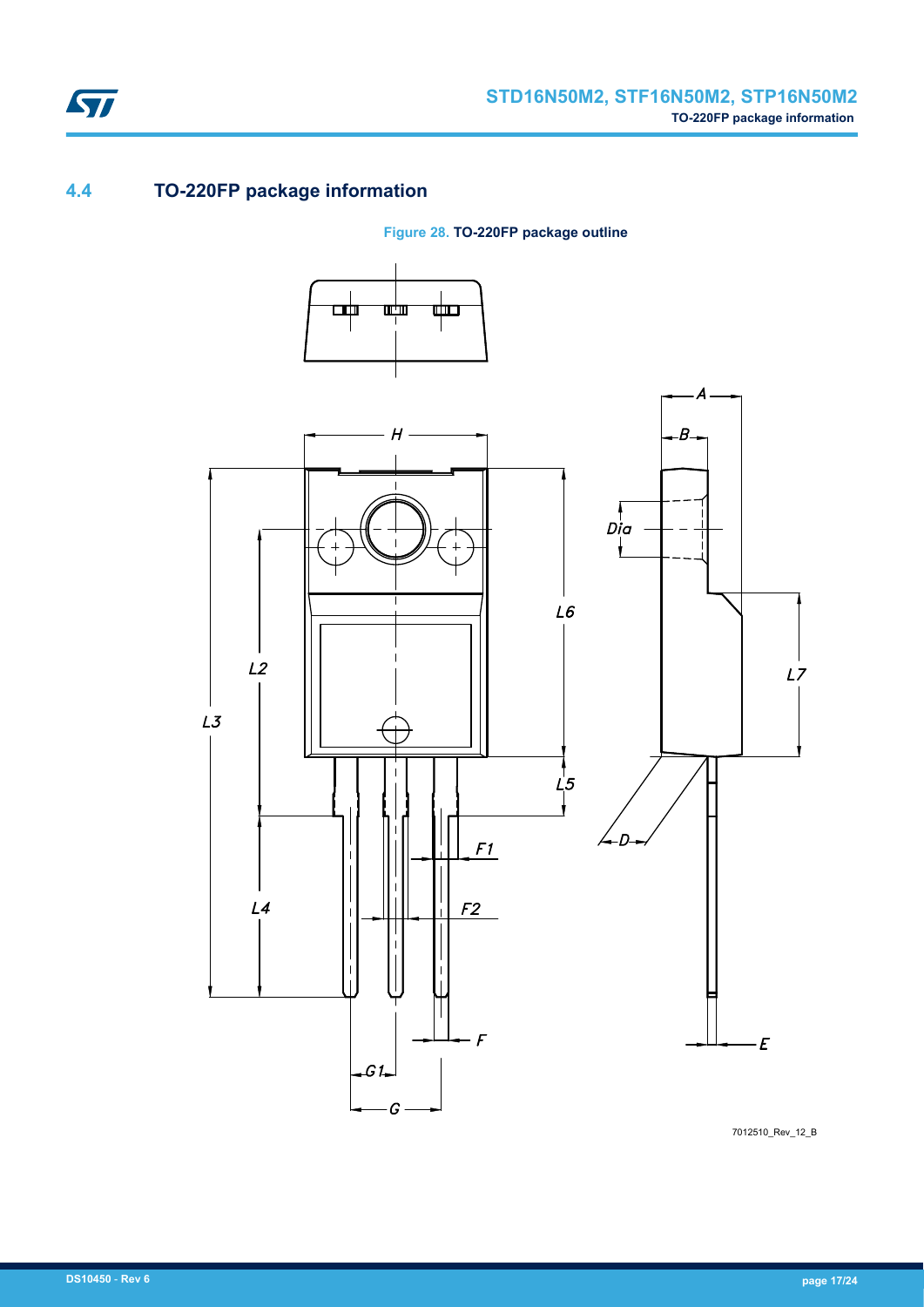<span id="page-17-0"></span>

| Dim.                      | $\mathop{\bf mm}\nolimits$ |      |              |  |
|---------------------------|----------------------------|------|--------------|--|
|                           | Min.                       | Typ. | Max.         |  |
| $\boldsymbol{\mathsf{A}}$ | 4.4                        |      | 4.6          |  |
| $\sf B$                   | $2.5\,$                    |      | 2.7          |  |
| $\mathsf D$               | 2.5                        |      | 2.75         |  |
| E                         | 0.45                       |      | 0.7          |  |
| F                         | 0.75                       |      | $\mathbf{1}$ |  |
| F <sub>1</sub>            | 1.15                       |      | 1.70         |  |
| F2                        | 1.15                       |      | 1.70         |  |
| G                         | 4.95                       |      | $5.2\,$      |  |
| G <sub>1</sub>            | $2.4\,$                    |      | 2.7          |  |
| $\mathsf H$               | 10                         |      | 10.4         |  |
| L2                        |                            | 16   |              |  |
| L <sub>3</sub>            | 28.6                       |      | $30.6$       |  |
| L4                        | 9.8                        |      | $10.6$       |  |
| L5                        | $2.9\,$                    |      | 3.6          |  |
| L6                        | 15.9                       |      | 16.4         |  |
| L7                        | $\boldsymbol{9}$           |      | 9.3          |  |
| Dia                       | $\overline{3}$             |      | $3.2\,$      |  |

### **Table 11. TO-220FP package mechanical data**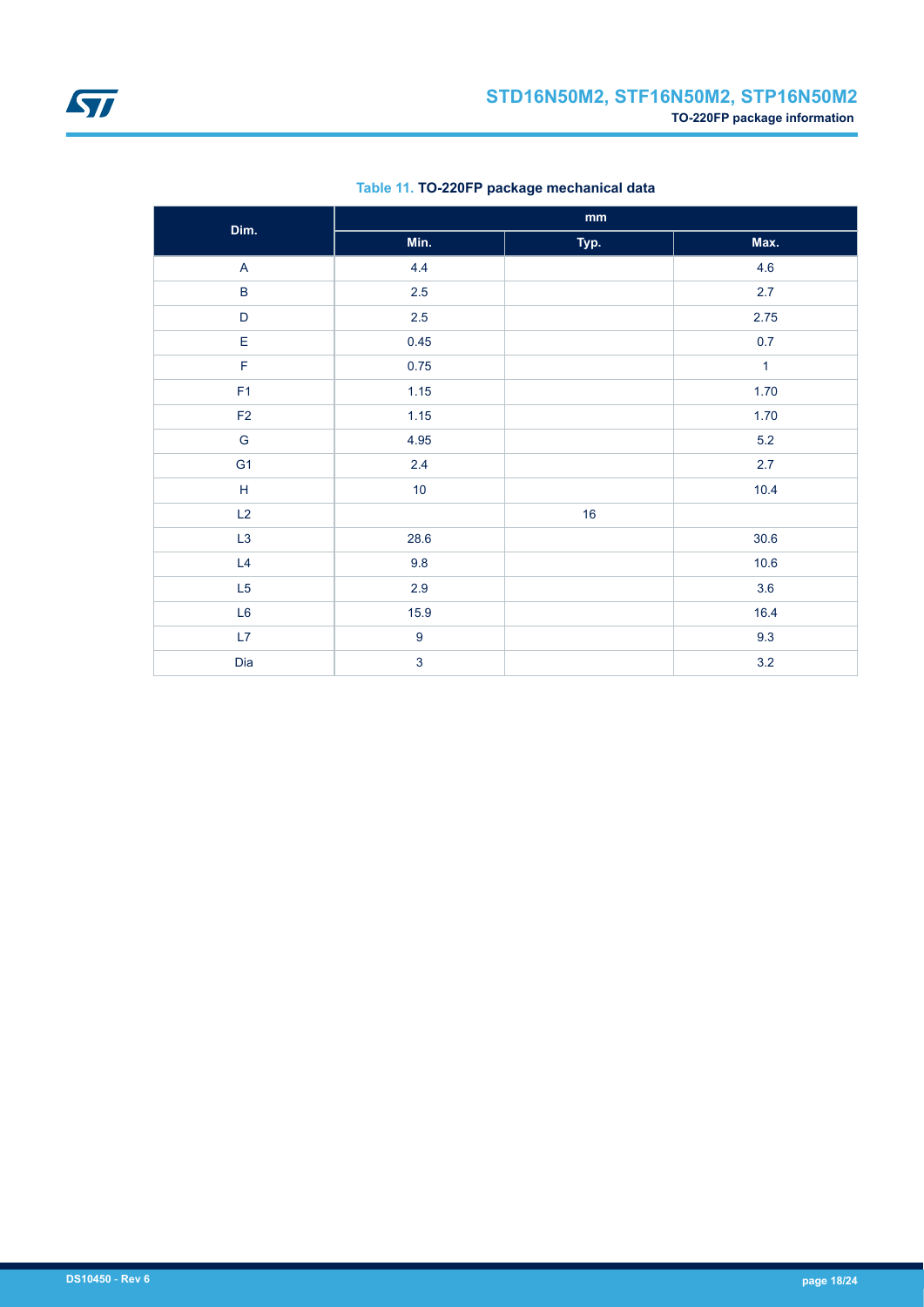

## **4.5 TO-220 type A package information**

**Figure 29. TO-220 type A package outline**





0015988\_typeA\_Rev\_22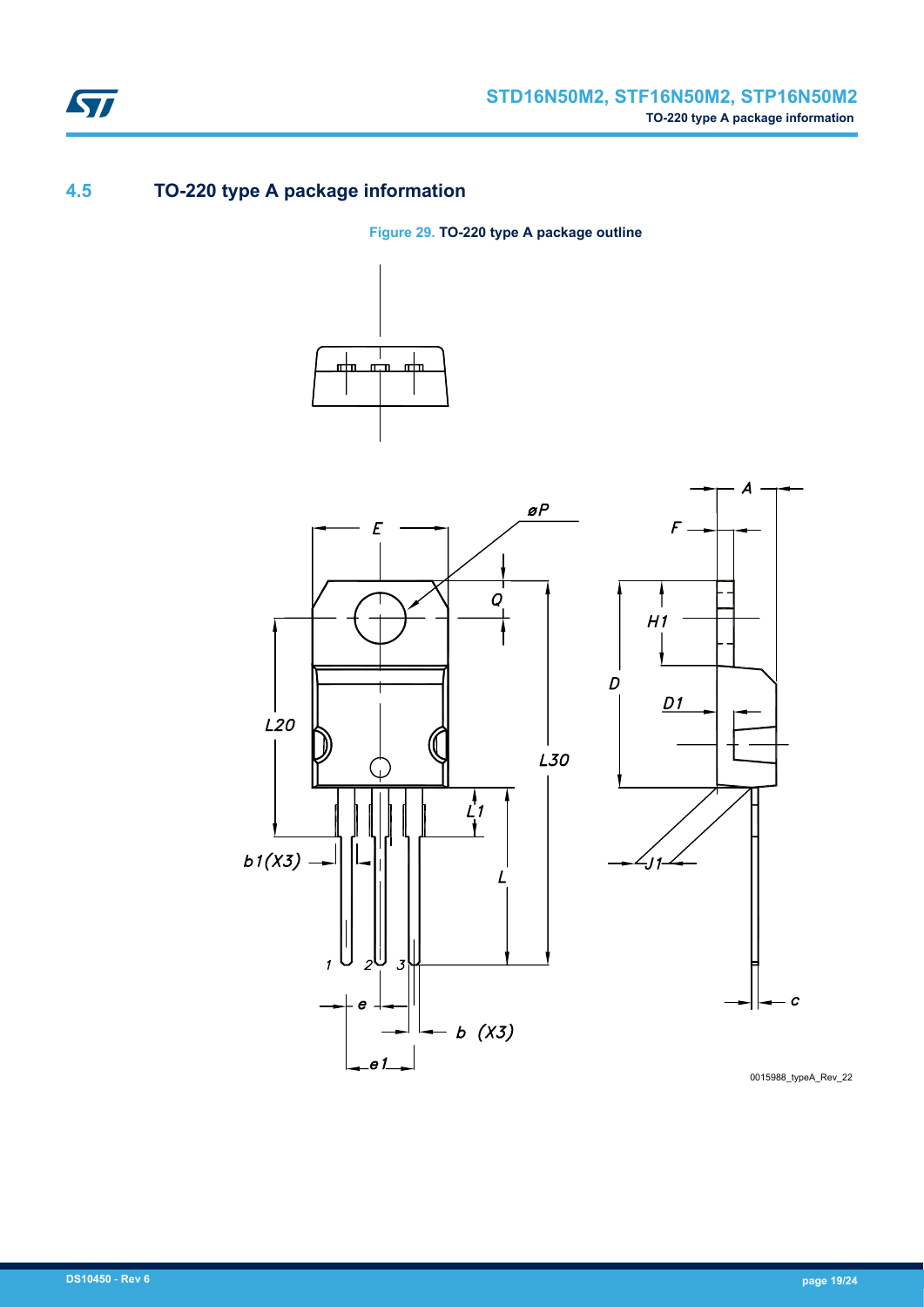| Dim.           | $\mathbf{mm}$ |       |       |  |
|----------------|---------------|-------|-------|--|
|                | Min.          | Typ.  | Max.  |  |
| $\mathsf{A}$   | 4.40          |       | 4.60  |  |
| $\mathsf b$    | 0.61          |       | 0.88  |  |
| b1             | 1.14          |       | 1.55  |  |
| $\mathbf c$    | 0.48          |       | 0.70  |  |
| $\mathsf D$    | 15.25         |       | 15.75 |  |
| D <sub>1</sub> |               | 1.27  |       |  |
| E              | 10.00         |       | 10.40 |  |
| $\mathbf e$    | 2.40          |       | 2.70  |  |
| e <sub>1</sub> | 4.95          |       | 5.15  |  |
| $\mathsf F$    | 1.23          |       | 1.32  |  |
| H1             | 6.20          |       | 6.60  |  |
| J1             | 2.40          |       | 2.72  |  |
| $\mathsf L$    | 13.00         |       | 14.00 |  |
| L1             | 3.50          |       | 3.93  |  |
| L20            |               | 16.40 |       |  |
| L30            |               | 28.90 |       |  |
| øΡ             | $3.75$        |       | 3.85  |  |
| $\sf Q$        | 2.65          |       | 2.95  |  |

### **Table 12. TO-220 type A package mechanical data**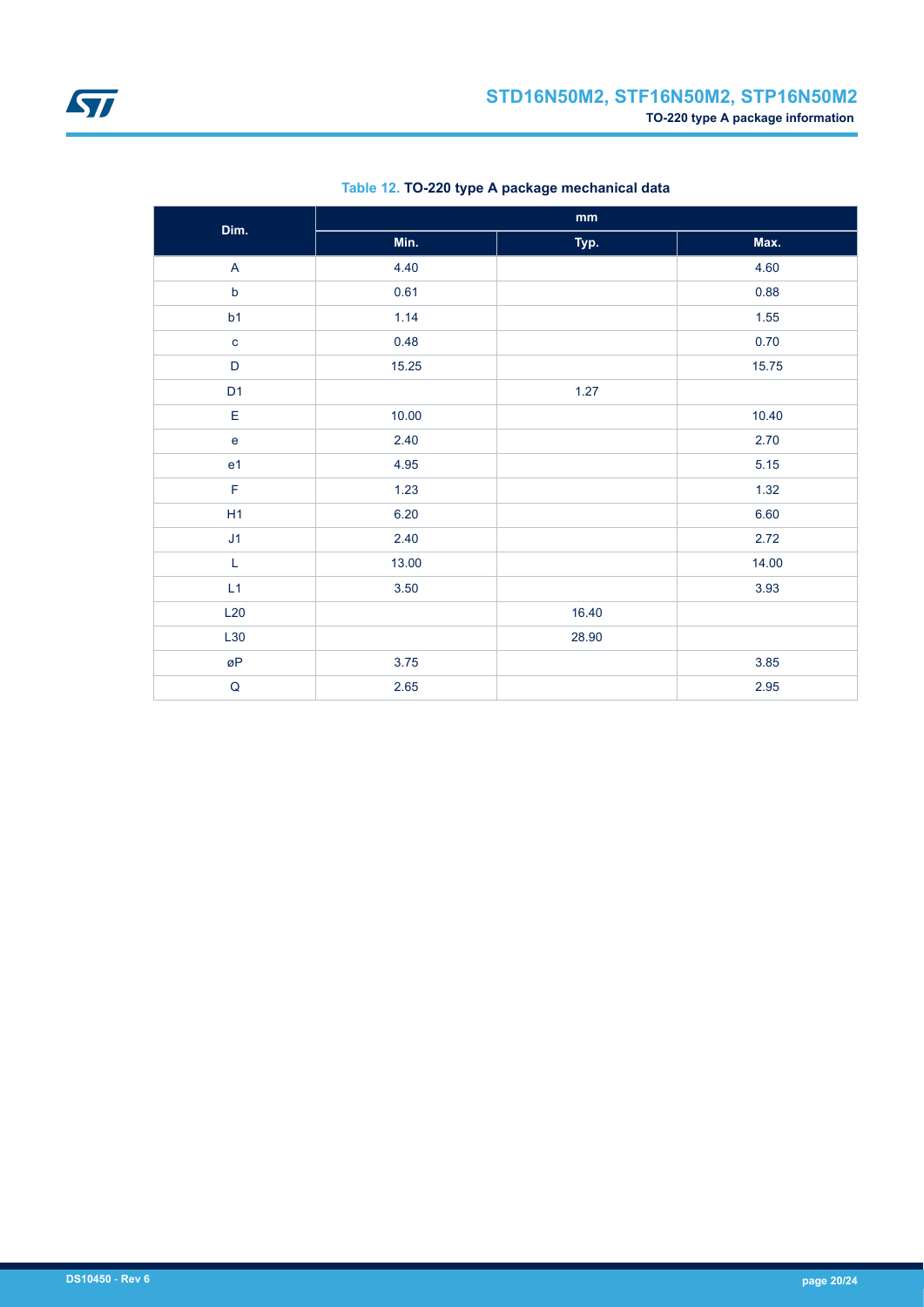<span id="page-20-0"></span>

# **5 Ordering information**

### **Table 13. Ordering information**

| Order code | <b>Marking</b> | Package         | Packing       |
|------------|----------------|-----------------|---------------|
| STD16N50M2 | 16N50M2        | <b>DPAK</b>     | Tape and reel |
| STF16N50M2 |                | <b>TO-220FP</b> | Tube          |
| STP16N50M2 |                | TO-220          |               |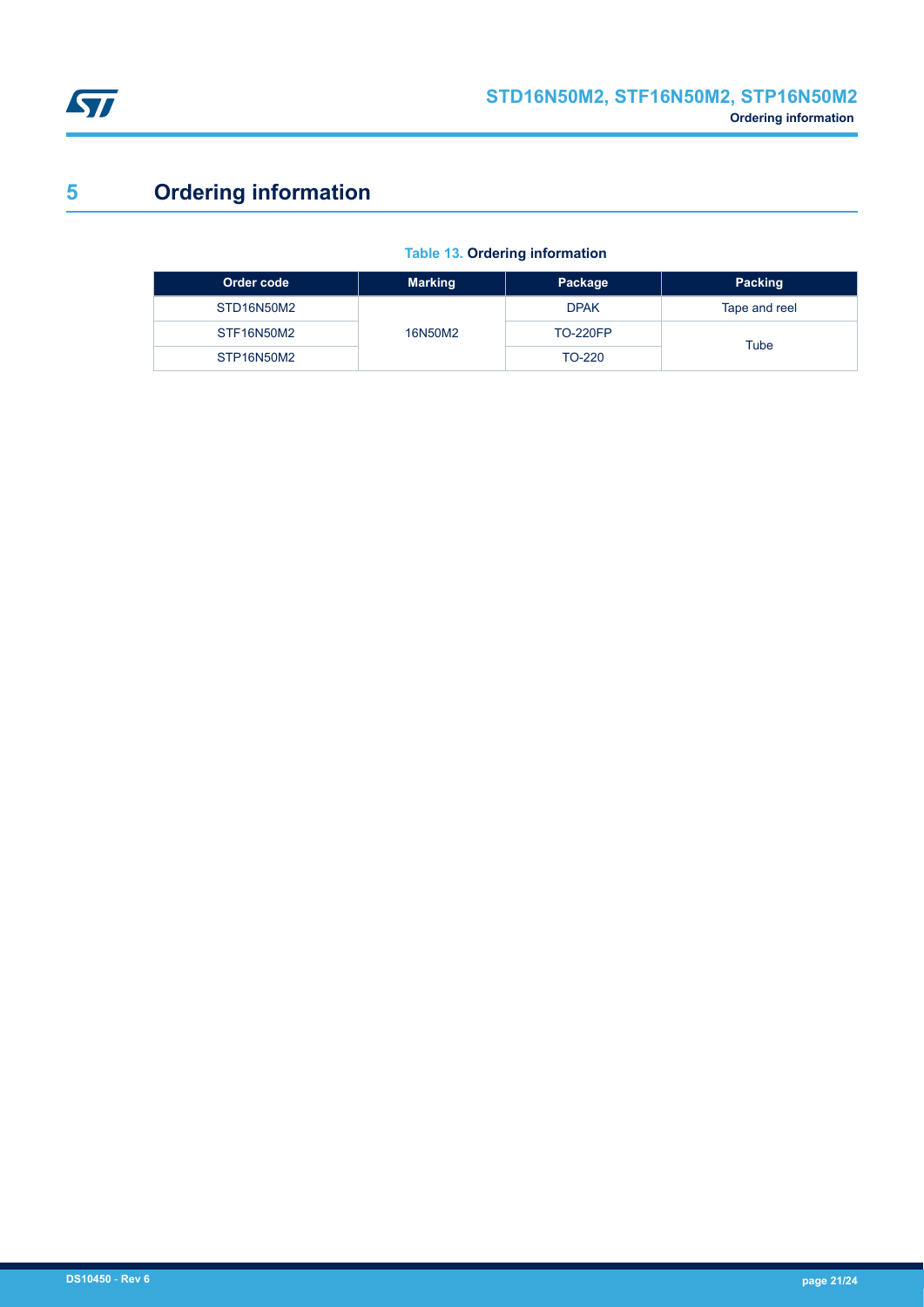# <span id="page-21-0"></span>**Revision history**

| <b>Date</b> | <b>Revision</b> | <b>Changes</b>                                                                                     |
|-------------|-----------------|----------------------------------------------------------------------------------------------------|
| 04-Jul-2014 |                 | Initial release.                                                                                   |
| 18-Jul-2014 | 2               | Updated Figure 9.                                                                                  |
| 31-Jul-2014 | 3               | Updated Figure 2 and Figure 4.                                                                     |
|             | 4               | Datasheet promoted from preliminary data to production data                                        |
| 25-Aug-2016 |                 | Changed: Section 4.1: "DPAK (TO-252) type A2 package information"                                  |
|             |                 | Minor text changes                                                                                 |
|             | 5               | Updated marking in Table 1: "Device summary".                                                      |
| 04-May-2017 |                 | Updated Figure 3: "Thermal impedance for DPAK".                                                    |
|             |                 | Minor text changes                                                                                 |
| 04-Dec-2018 | 6               | Updated Features, Table 1. Absolute maximum ratings, Table 4. On /off<br>states, Table 5. Dynamic. |
|             |                 | Added Section 4.2 DPAK (TO-252) type C2 package information and<br>Section 5 Ordering information. |

#### **Table 14. Document revision history**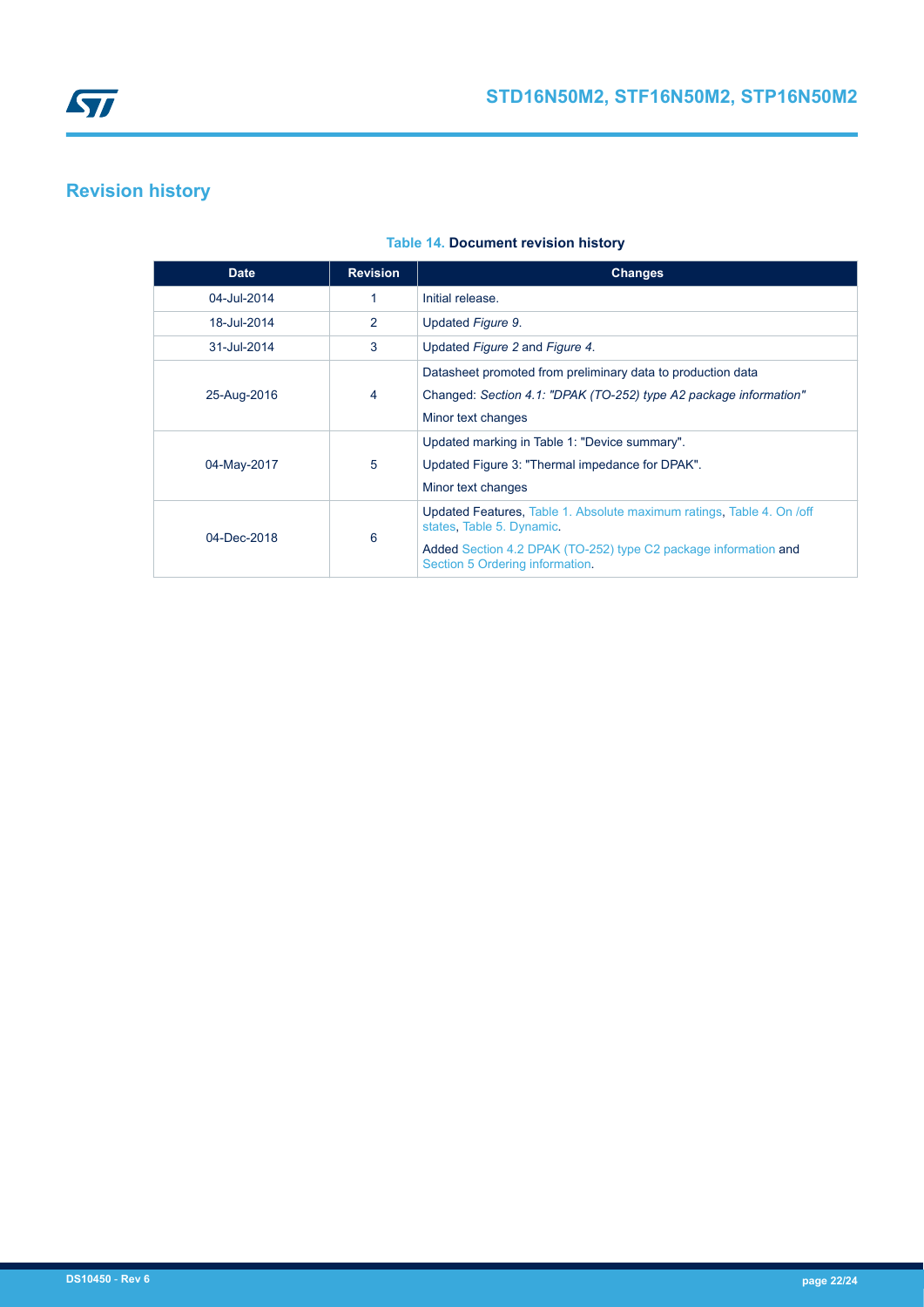

# **Contents**

| $\blacktriangleleft$    |     |  |  |
|-------------------------|-----|--|--|
| $\overline{2}$          |     |  |  |
|                         | 2.1 |  |  |
| $\mathbf{3}$            |     |  |  |
| $\overline{\mathbf{4}}$ |     |  |  |
|                         | 4.1 |  |  |
|                         | 4.2 |  |  |
|                         | 4.3 |  |  |
|                         | 4.4 |  |  |
|                         | 4.5 |  |  |
| 5                       |     |  |  |
|                         |     |  |  |
|                         |     |  |  |